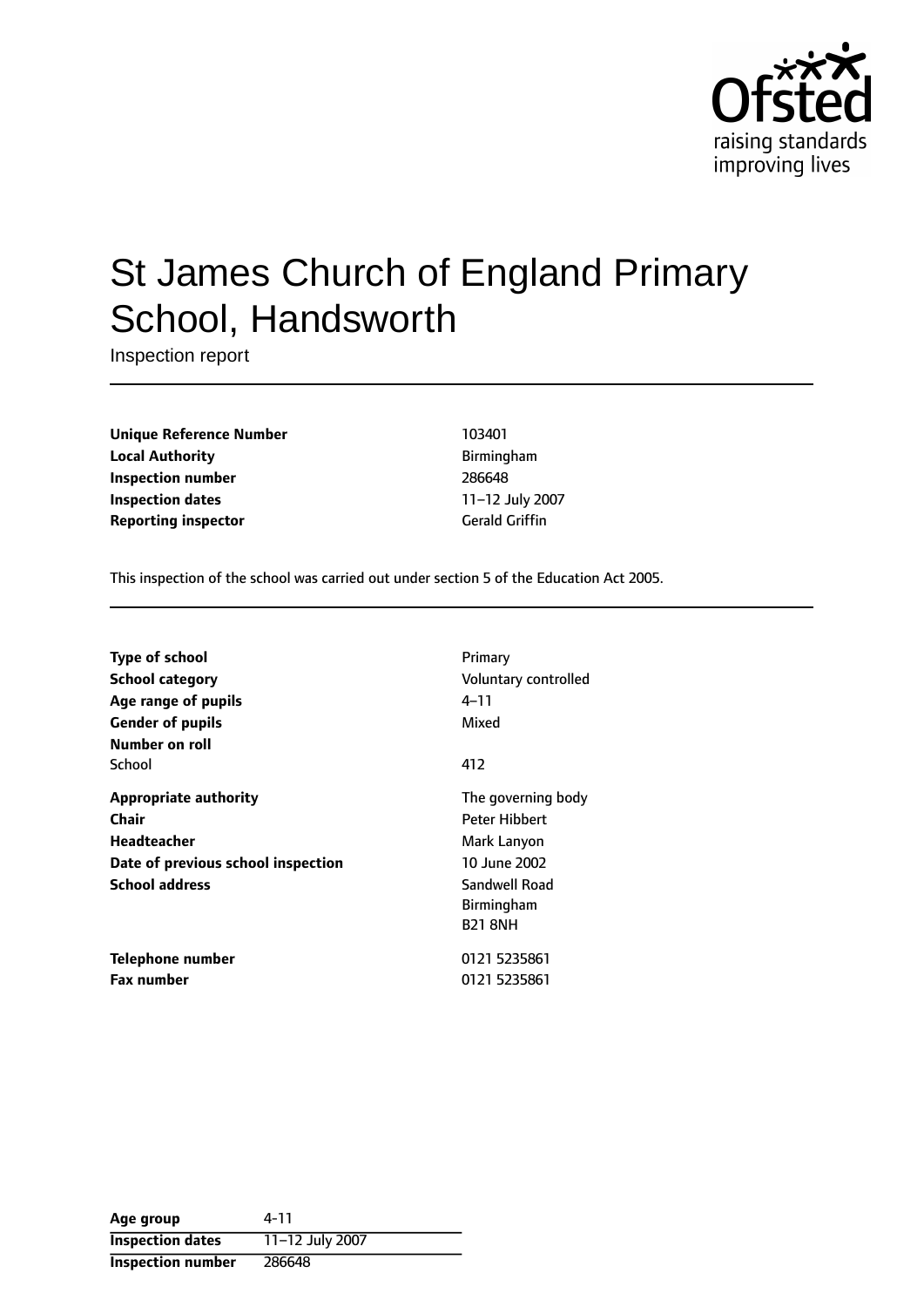© Crown copyright 2007

.

#### Website: www.ofsted.gov.uk

This document may be reproduced in whole or in part for non-commercial educational purposes, provided that the information quoted is reproduced without adaptation and the source and date of publication are stated.

Further copies of this report are obtainable from the school. Under the Education Act 2005, the school must provide a copy of this report free of charge to certain categories of people. A charge not exceeding the full cost of reproduction may be made for any other copies supplied.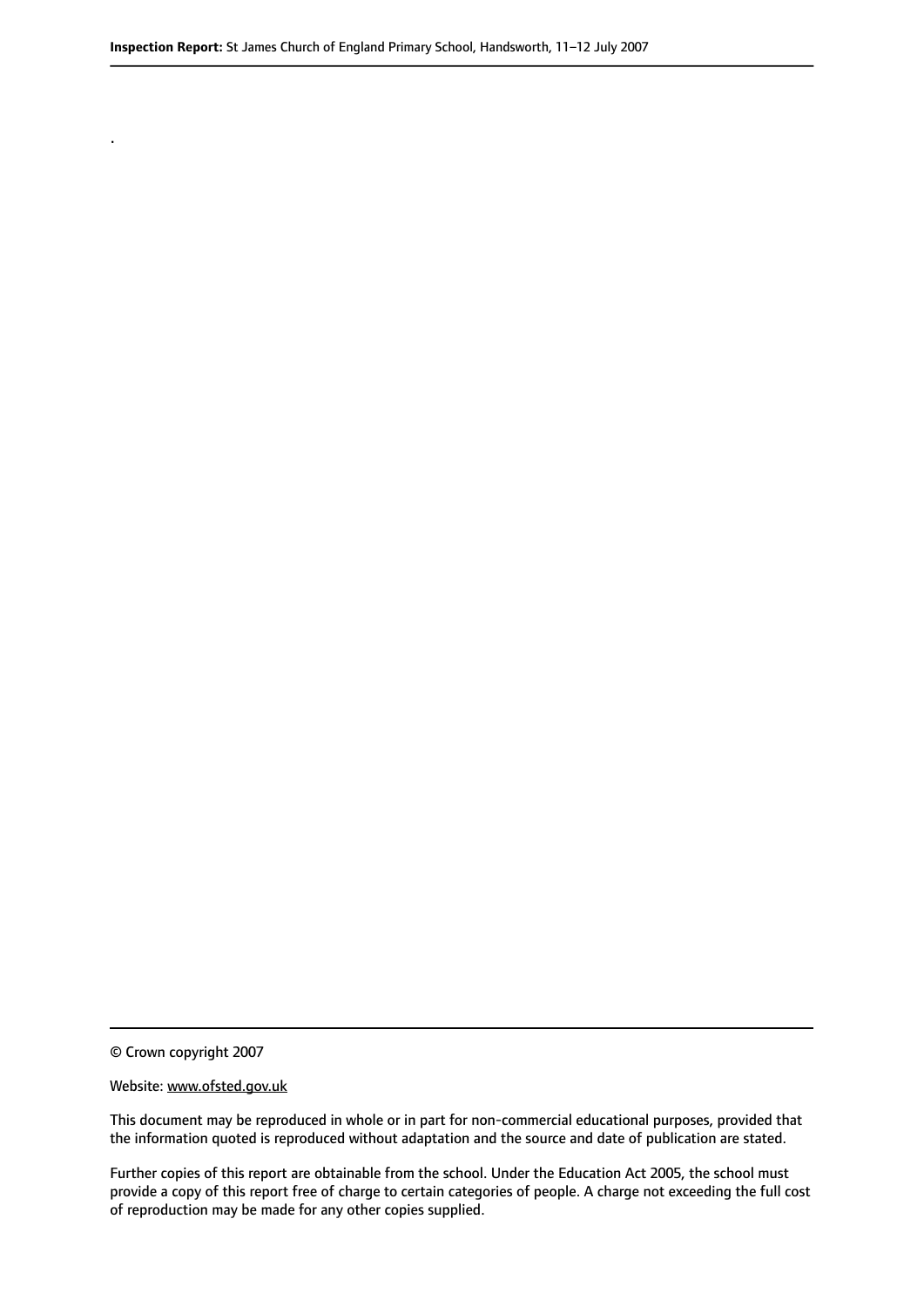## **Introduction**

The inspection was carried out by three Additional Inspectors.

### **Description of the school**

The school serves an area of considerable economic hardship. Pupils come from a variety of cultural heritages. Small numbers of other pupils come from a diverse range of backgrounds. Most children enter the school with skills and experiencesthat are well below the levels expected for their age. The proportion of pupils with learning difficulties is above average. In September the school is moving into a new building on the same site. The building work has reduced the school's available outdoor space over recent months.

### **Key for inspection grades**

| Outstanding  |
|--------------|
| Good         |
| Satisfactory |
| Inadequate   |
|              |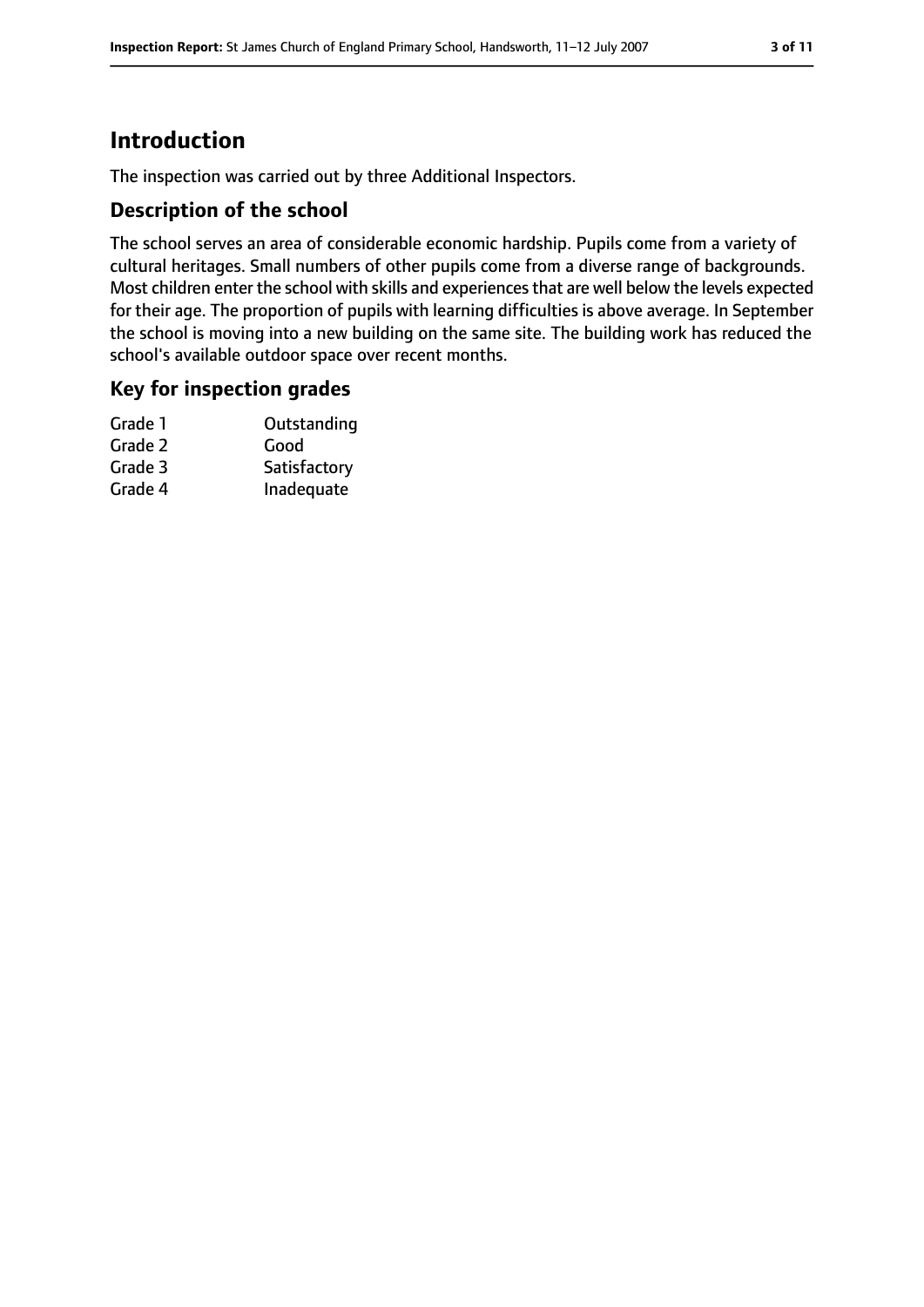## **Overall effectiveness of the school**

#### **Grade: 2**

St James is a good school. Standards are rising and are broadly average overall. This represents good achievement from pupils' low starting points. The school has successfully tackled the recent history of disaffection and poor behaviour of a small minority of pupils by strengthening teachers' class management, providing additional support for pupils from a learning mentor and changes to the curriculum that are making work more interesting. As a result pupils' personal development and well-being are good and pupils thrive in the school's friendly atmosphere. Pupils enjoy school, work hard and behave well. Pupils from all backgrounds get on very well together and they enthusiastically share each other's cultures, faiths and festivals. This prepares them well for life in a multicultural society. Bullying is now rare and effectively dealt with and pupils feel very safe in school. Pupils have positive attitudes towards their learning and this is reflected in the significant drop in the number of exclusions from the school this year.

Teaching and learning are good. In lessons relationships are positive and the many lively, practical activities interest pupils well. This means that pupils are enthusiastic and work hard. In a minority of lessons the activities planned do not match the needs of different pupils so that not all of them are fully challenged. Teachers' plans now place great emphasis on developing pupils' skills in writing stories and other longer pieces of work. This has accelerated progress in English and ensures that it is consistently good. Progress in mathematics is slower, although it is still good for most pupils. This is because pupils do not have enough opportunity to solve mathematical problems. Teaching in the Reception classes is also good and children make good progress.

Care, guidance and support are good. Staff excel at pastoral care and provide ready and effective support when pupils encounter problems. Pupils with learning difficulties and those at the early stage of learning English receive good support from well qualified staff who know their needs well. The school works tirelessly with parents, helping them to support their children's education. The curriculum is good and has been improved by extending the range of practical activities that pupils find interesting and relevant. It places special emphasis on celebrating the diverse culture of the school to develop pupils' self-esteem.

Parents are very happy with the education provided by the school. One parent summarised their views by writing, 'I am very pleased with the progress my child is making. The school provides pupils with excellent support, which builds their confidence, in a lively and safe environment.'

The recent improvements in achievement are the outcome of good leadership and management. The headteacher provides clear direction for the school. His determination to improve the school is enthusiastically shared by the whole staff. The record of recent gains shows the school is well paced to get even better.

### **What the school should do to improve further**

- Ensure teachers' planning matches the needs of different pupils so that all pupils are challenged.
- Improve opportunities for pupils to practise their problem-solving skills in mathematics.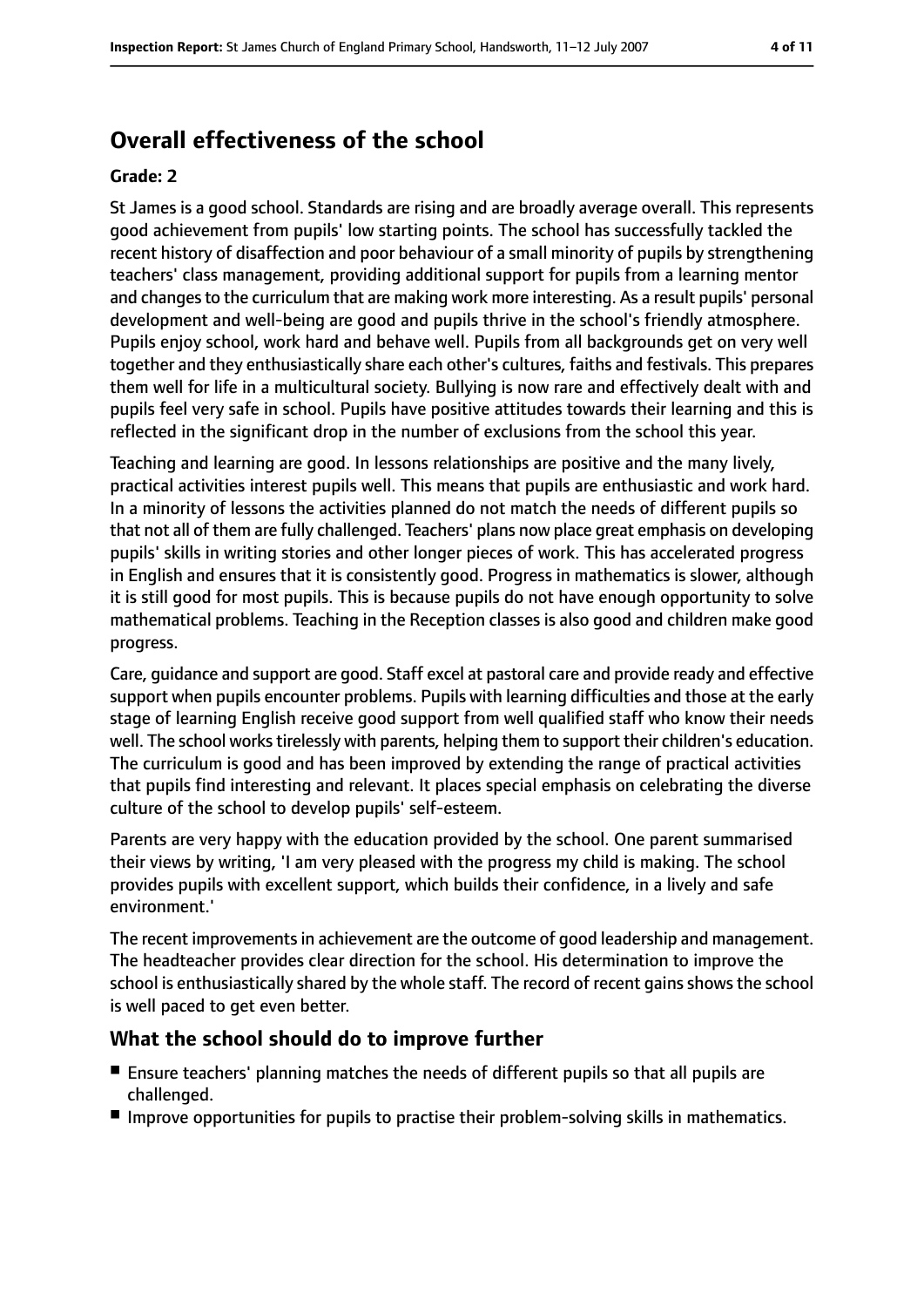## **Achievement and standards**

#### **Grade: 2**

Achievement is good. Standards are broadly average in most years. However, standards in Year 6 are below average, and while their progress is now good, a significant minority are catching up with work missed through their disaffection and poor behaviour in previous years. The progress of pupils from Pakistani backgrounds is now good and has accelerated this year because the school has provided them with effective additional support. The progress of pupils with learning difficulties and those at the early stages of learning English is also good. Children make good progress in the Reception classes, especially in reading, writing and mathematics and the majority reach the expected standard by the time they start Year 1. Children's physical development is satisfactory rather than good because building work has restricted opportunities for activities outside.

Progress in English is good and has improved because pupils have a better understanding of sentence construction and how to structure longer pieces of work such as stories, letters and reports. For example, story writing has been sharpened because pupils always start with an introduction, in which characters and the setting are established, before the tale unfolds. Progress in mathematics is good but not as rapid as in English. This is because pupils do not spend enough time applying their mathematical knowledge and understanding to solve problems and answer longer questions. Progress in science is good and has improved because pupils undertake more practical and experimental work.

## **Personal development and well-being**

#### **Grade: 2**

Pupils' spiritual, moral, social and cultural education is good. Pupils respect each other, adults and property. They readily help each other cooperate well. Pupils' good behaviour is underpinned by a clear sense of right and wrong. Behaviour is often outstanding in lessons and assemblies but in the corridors and dining hall it can be too boisterous. The many opportunities to celebrate each other's heritage make pupils very respectful of people from a different background to their own.

Pupils really enjoy school, especially the many practical activities in lessons. Attendance is satisfactory. Pupils know how to work safely and how to keep themselves safe. They say they can readily turn to an adult if they have a problem, knowing their worries will be quickly dealt with. They have a good understanding about how to stay healthy and do their best to take plenty of exercise. They try to eat a balanced diet and eat fruit at break, but a few are tempted by chips when they appear on the menu. Pupils readily take responsibility as monitors and members of the school council, and make a good contribution to the wider community through their charity work and participation in local cultural events. The school council is very proud of its campaign that is helping the school to reduce significantly the number of bullying incidents. Although standards are average, pupils' positive attitudes, and their participation in mini-enterprise schemes mean their preparation for secondary school and future employment is good. Children in the Reception classes make good strides in their personal development. They play together well and talk confidently to adults.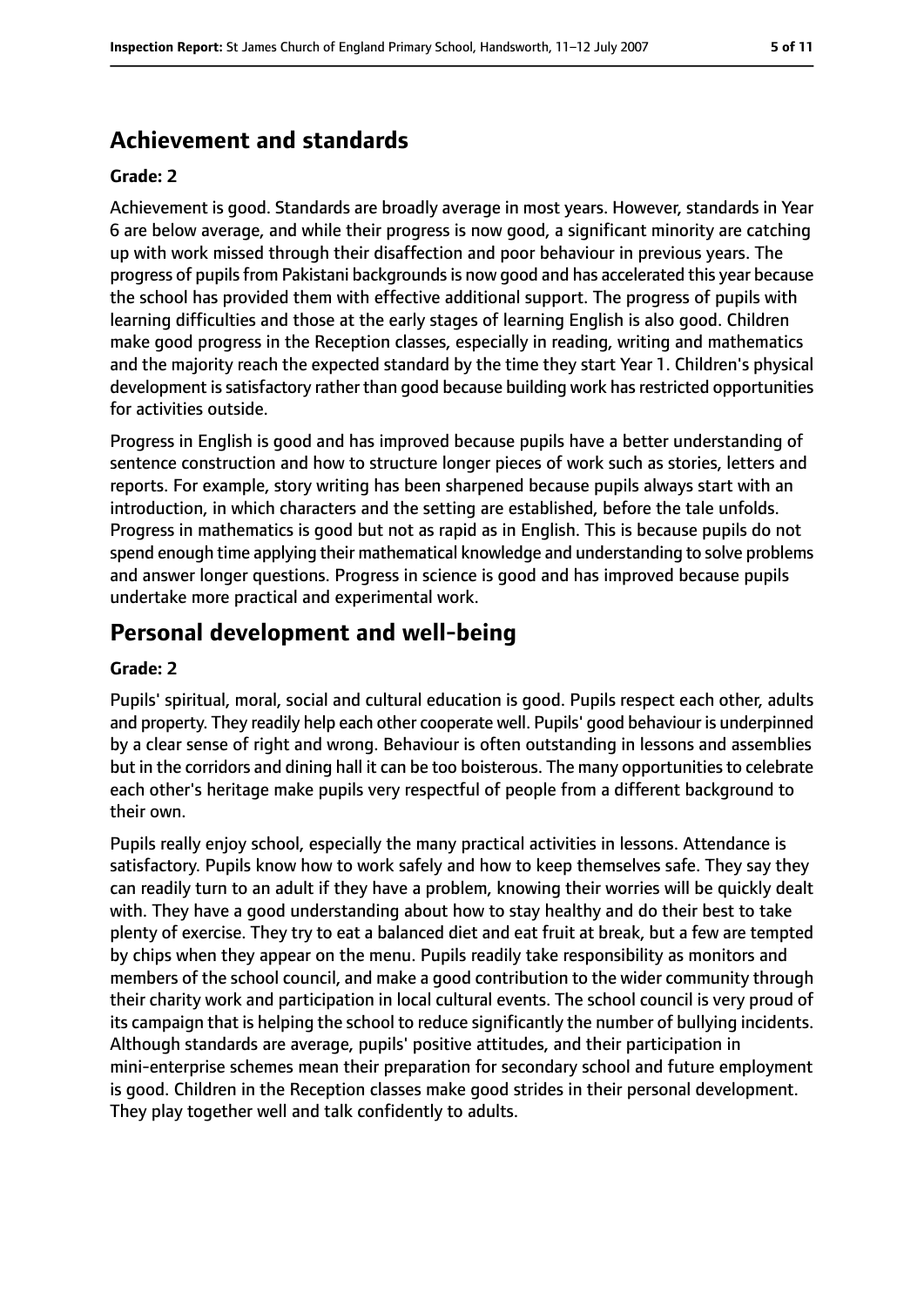## **Quality of provision**

## **Teaching and learning**

#### **Grade: 2**

The school has successfully improved teachers' class management skills by ensuring relationships are always positive and that pupils understand the consequences of misbehaviour. This means that classes are calm and well ordered and that teachers can focus on learning rather than on behaviour management. As a result, pupils generally make good progress and have positive attitudes towards their work. Teachers have high expectations and ask questions that make pupils really think. Occasionally teachers' plans do not match activities to all pupils' abilities and as a consequence some pupils find their work too easy while others find it too hard. Marking of pupils' work is inconsistent. There is much outstanding practice but teachers' comments do not always focus sufficiently on how pupils can improve their work. Teaching assistants make a valuable contribution to learning, especially for pupils with learning difficulties and those learning English for the first time.

#### **Curriculum and other activities**

#### **Grade: 2**

The school strives to meet the needs of all pupils by constantly checking that work is practical, engaging and relevant to pupils' lives. For example, pupils in Year 5 really enjoyed their recent visit to the Victorian schoolroom at Shugborough and enthusiastically set about writing a report and planning a drama based on their experiences. The school plans many activities that capitalise on the varied backgrounds of pupils, their faiths and customs. These, together with the good range of out-of-school activities and visitors to the school help develop pupils' self-confidence and aspirations. The curriculum supports pupils' personal development well. For example, science lessons help pupils understand the biology behind healthy living. Pupils do not readily use and apply mathematics in other subjects to solve problems, however. the reception curriculum is satisfactory. There is a good range of adult-led activities but the opportunities for children to gain independence are too restricted.

#### **Care, guidance and support**

#### **Grade: 2**

The staff's excellent rapport with pupils and their detailed knowledge of their individual needs ensures learners are very well cared for. The learning mentor supports pupils with behaviour difficulties effectively, by providing encouragement and advice on building positive attitudes. As a result, most of them cope well in school, make good progress and avoid exclusion. The school works well with outside agencies and other schools to support pupils' education. Using expert advice, for example from educational psychologists, it ensures that the support given to pupils with learning difficulties accurately matches their needs. Attendance is below average, largely because of the high number of extended overseas holidays. The school is working hard with parents to reduce absence and is promoting good habits by rewarding pupils with good attendance. Health and safety arrangements and child protection procedures are robust. Pupils mostly receive good academic guidance. They are generally well informed about their targets and what they need to do to improve their work.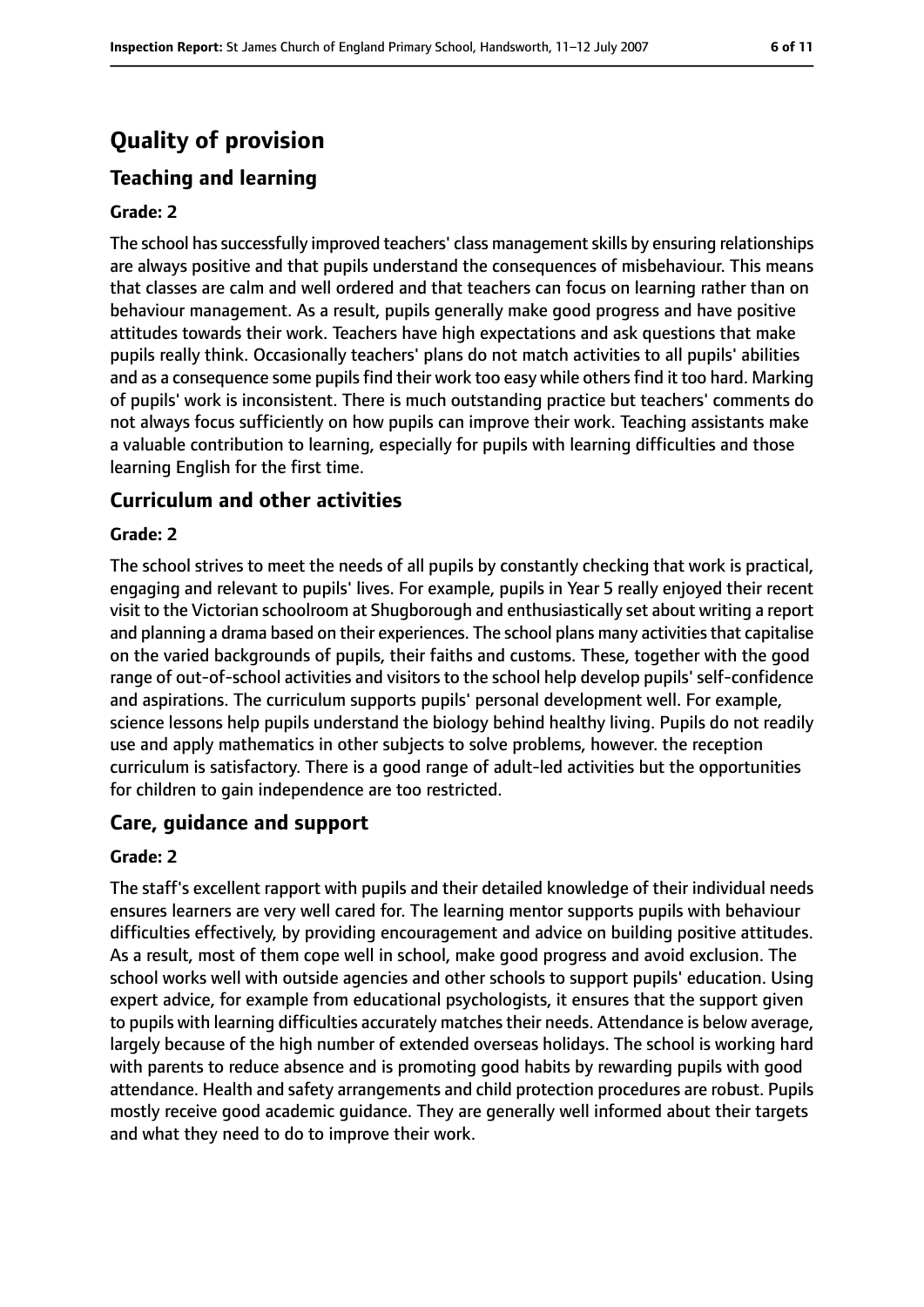## **Leadership and management**

#### **Grade: 2**

The headteacher is well supported by other managers and together they have established outstanding procedures for checking the school's performance. For example, the progress of every pupil is reviewed each term and if it slows, effective additional help is provided to help them catch up. This has been most effective in accelerating the progress of pupils from Pakistani backgrounds. The work of the leadership team has led to many improvements. For example, they have worked with teachers to improve their class management skills so that classes are not interrupted by misbehaviour. The leadership team has expanded and updated the computer facilities to make learning more relevant and interesting. The school uses staff well to keep teaching groups small so that pupils get more individual help. This has been very effective in improving pupils' story writing.

The school has a largely accurate view of the quality of education it provides although it sometimes underestimates its strengths. The school properly identifies areas for improvement but plans do not always identify priorities clearly enough to ensure the most pressing issues are given the greatest attention. Governance is good. Governors are very supportive and are beginning to use data well to challenge the school over its performance.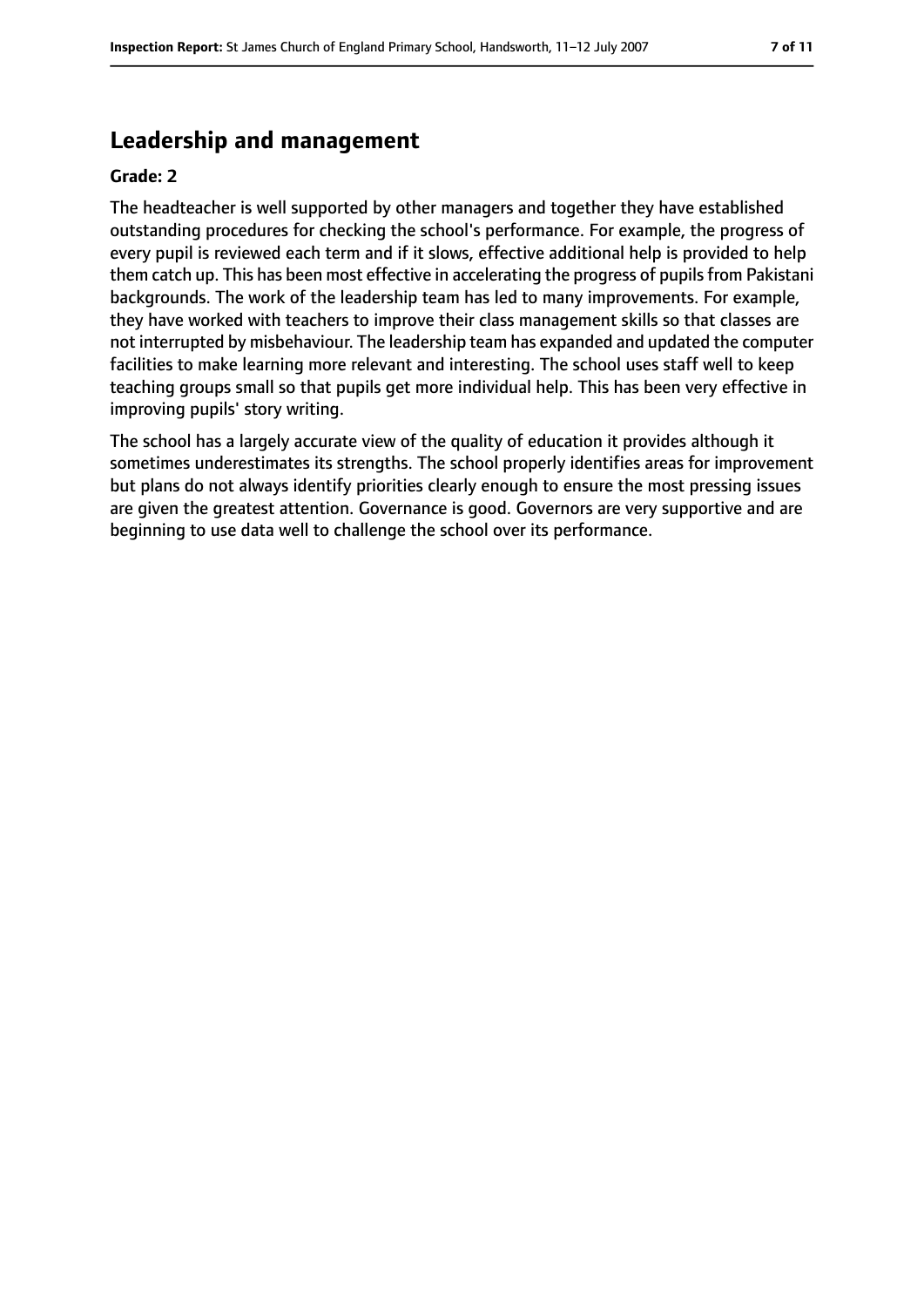**Any complaints about the inspection or the report should be made following the procedures set out in the guidance 'Complaints about school inspection', which is available from Ofsted's website: www.ofsted.gov.uk.**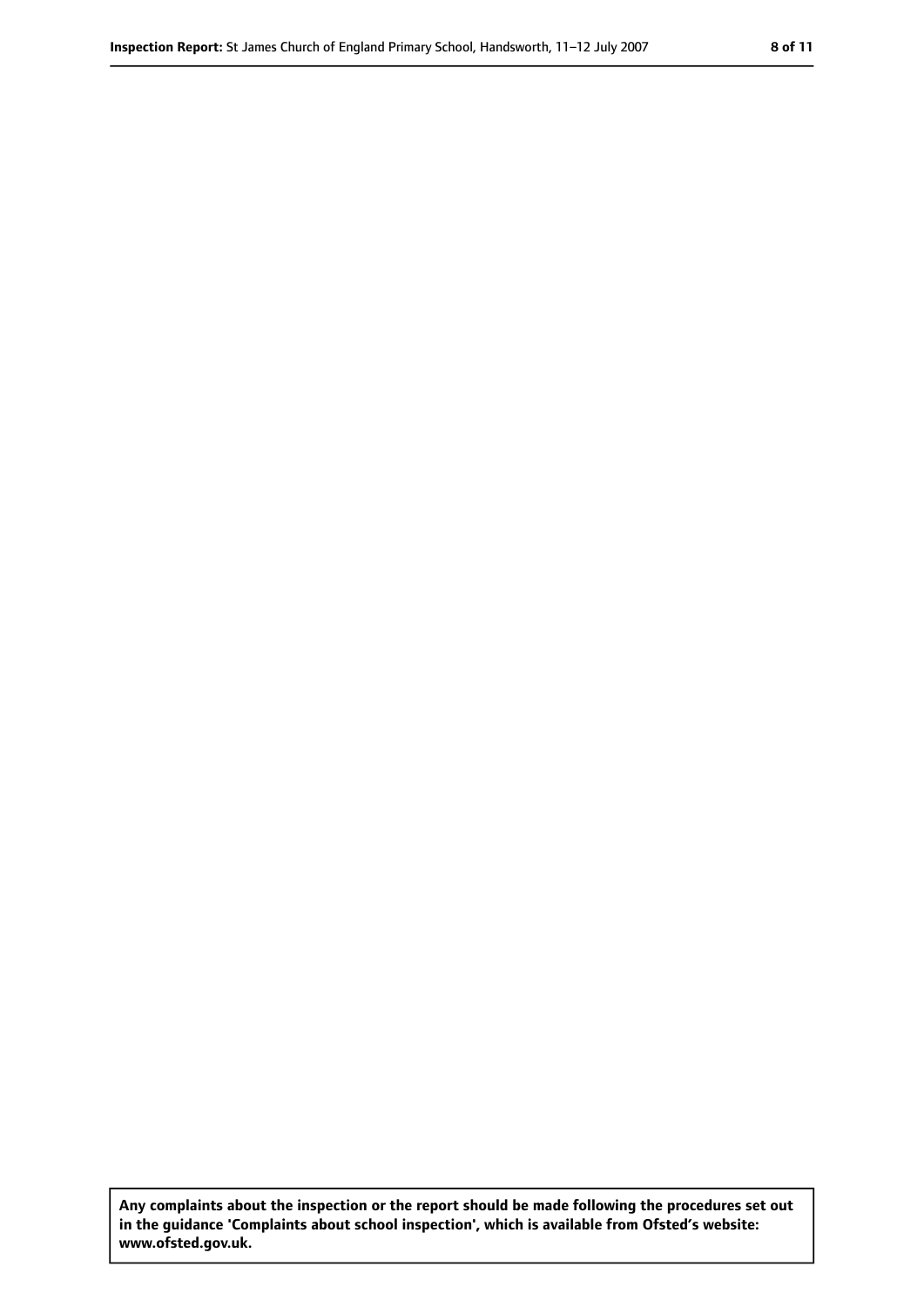## **Inspection judgements**

| $^{\circ}$ Key to judgements: grade 1 is outstanding, grade 2 good, grade 3 satisfactory, and grade 4 $^{\circ}$ | School         |
|------------------------------------------------------------------------------------------------------------------|----------------|
| inadeauate                                                                                                       | <b>Overall</b> |

## **Overall effectiveness**

| How effective, efficient and inclusive is the provision of education, integrated<br>care and any extended services in meeting the needs of learners? |     |
|------------------------------------------------------------------------------------------------------------------------------------------------------|-----|
| How well does the school work in partnership with others to promote learners'<br>well-being?                                                         |     |
| The quality and standards in the Foundation Stage                                                                                                    |     |
| The effectiveness of the school's self-evaluation                                                                                                    |     |
| The capacity to make any necessary improvements                                                                                                      |     |
| Effective steps have been taken to promote improvement since the last<br>inspection                                                                  | Yes |

## **Achievement and standards**

| How well do learners achieve?                                                                               |  |
|-------------------------------------------------------------------------------------------------------------|--|
| The standards <sup>1</sup> reached by learners                                                              |  |
| How well learners make progress, taking account of any significant variations between<br>groups of learners |  |
| How well learners with learning difficulties and disabilities make progress                                 |  |

## **Personal development and well-being**

| How good is the overall personal development and well-being of the<br>learners?                                  |  |
|------------------------------------------------------------------------------------------------------------------|--|
| The extent of learners' spiritual, moral, social and cultural development                                        |  |
| The behaviour of learners                                                                                        |  |
| The attendance of learners                                                                                       |  |
| How well learners enjoy their education                                                                          |  |
| The extent to which learners adopt safe practices                                                                |  |
| The extent to which learners adopt healthy lifestyles                                                            |  |
| The extent to which learners make a positive contribution to the community                                       |  |
| How well learners develop workplace and other skills that will contribute to<br>their future economic well-being |  |

## **The quality of provision**

| How effective are teaching and learning in meeting the full range of the<br>learners' needs?          |  |
|-------------------------------------------------------------------------------------------------------|--|
| How well do the curriculum and other activities meet the range of needs<br>and interests of learners? |  |
| How well are learners cared for, guided and supported?                                                |  |

### **Annex A**

 $^1$  Grade 1 - Exceptionally and consistently high; Grade 2 - Generally above average with none significantly below average; Grade 3 - Broadly average to below average; Grade 4 - Exceptionally low.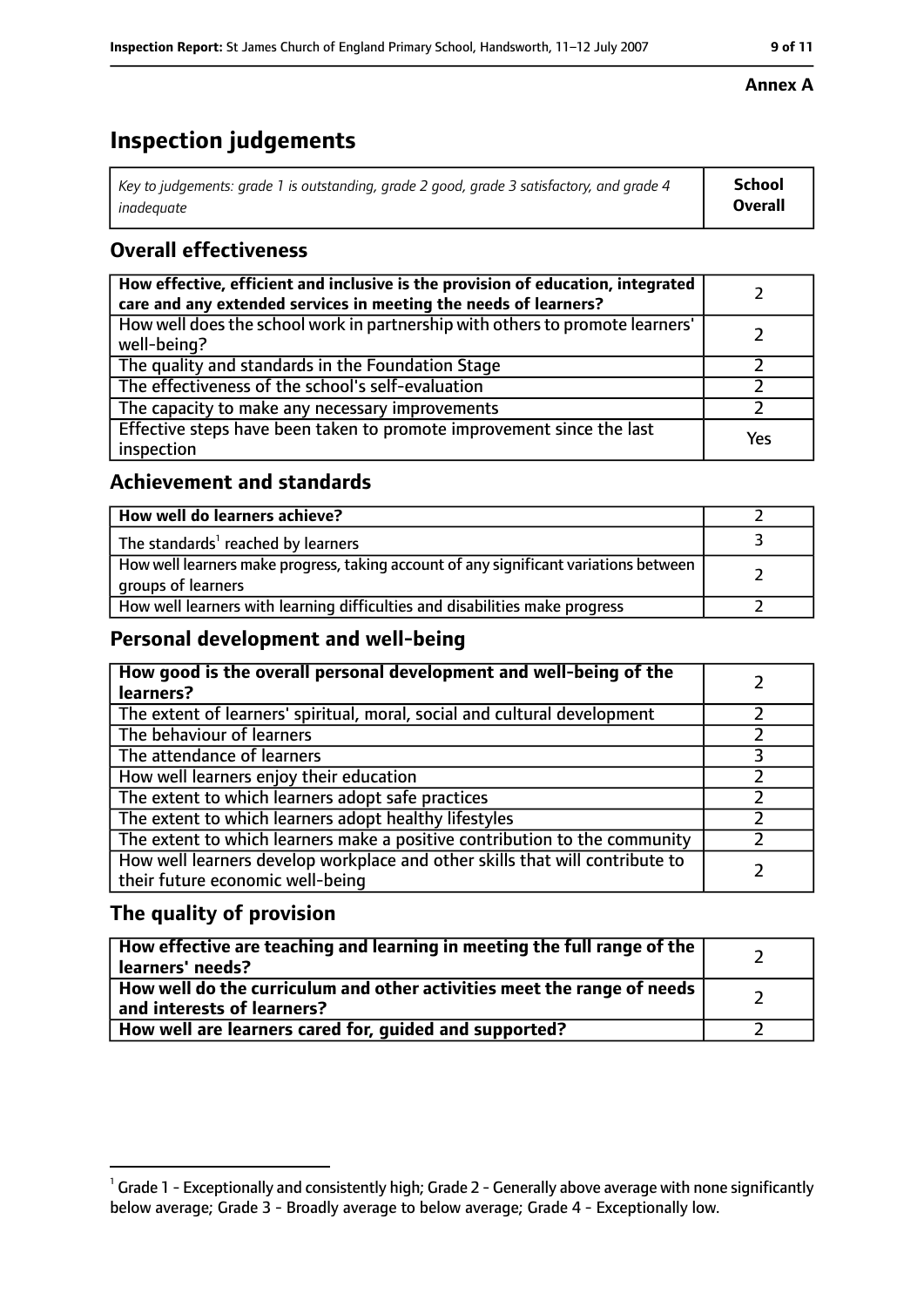#### **Inspection Report:** St James Church of England Primary School, Handsworth, 11-12 July 2007 **10 11**

#### **Annex A**

## **Leadership and management**

| How effective are leadership and management in raising achievement<br>and supporting all learners?                                              |           |
|-------------------------------------------------------------------------------------------------------------------------------------------------|-----------|
| How effectively leaders and managers at all levels set clear direction leading<br>to improvement and promote high quality of care and education |           |
| How effectively performance is monitored, evaluated and improved to meet<br>challenging targets                                                 |           |
| How well equality of opportunity is promoted and discrimination tackled so<br>that all learners achieve as well as they can                     |           |
| How effectively and efficiently resources, including staff, are deployed to<br>achieve value for money                                          |           |
| The extent to which governors and other supervisory boards discharge their<br>responsibilities                                                  | 7         |
| Do procedures for safequarding learners meet current government<br>requirements?                                                                | Yes       |
| Does this school require special measures?                                                                                                      | <b>No</b> |
| Does this school require a notice to improve?                                                                                                   | No        |